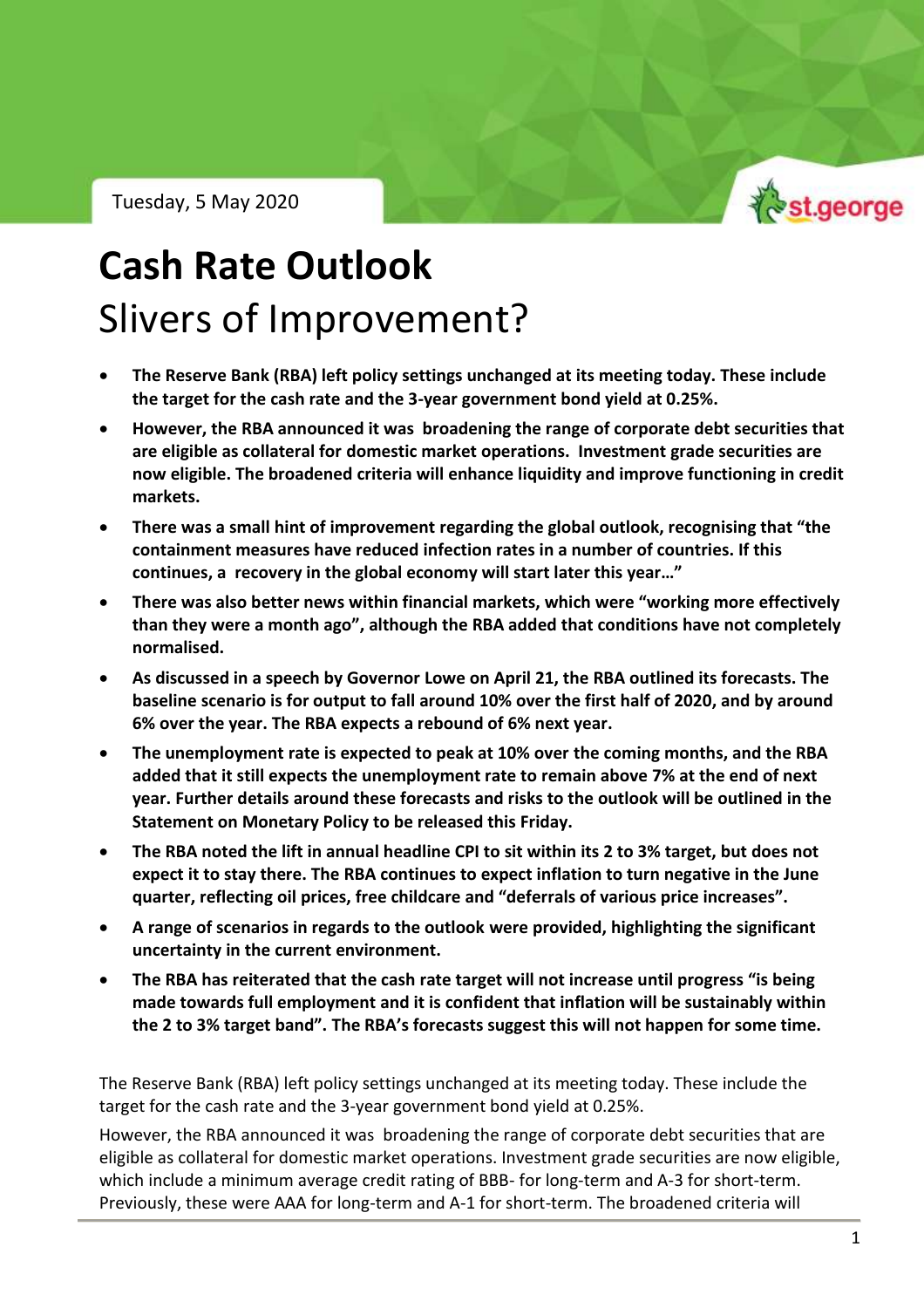enhance liquidity and improve functioning in credit markets.

There was a small hint of improvement regarding the global outlook, recognising that "the containment measures have reduced infection rates in a number of countries. If this continues, a recovery in the global economy will start later this year…"

There was also better news within financial markets, which were "working more effectively than they were a month ago", although the RBA added that conditions have not completely normalised.

Nonetheless, the RBA's accompanying statement continued to highlight uncertainty with regards to the outlook.

As discussed in a speech by Governor Lowe on April 21, the RBA outlined its forecasts. The baseline scenario is for output to fall around 10% over the first half of 2020, and by around 6% over the year. The RBA also expects a rebound of 6% next year.

The unemployment rate is expected to peak at 10% over coming months, and the RBA added that it still expects the unemployment rate to remain above 7% at the end of next year.

The RBA today also highlighted both key upside and downside risks, reflecting the uncertainty surrounding these forecasts. Indeed, the RBA board considered a range of scenarios in regards to the outlook. In one scenario, the RBA noted that "a stronger economic recovery is possible if there is further substantial progress in containing the coronavirus in the near term and there is a faster return to normal activity". However, the RBA also presents the scenario: "if the lifting of restrictions is delayed or the restrictions need to be reimposed or household and business confidence remains low, the outcomes would be even more challenging than those in the baseline scenario".

We expect to obtain further details around these forecasts and risks to the outlook in the Statement on Monetary Policy which will be released this Friday.

While the Australian economy was going through a "very difficult period", the RBA acknowledged the significant fiscal and monetary stimulus which was "supporting people's incomes, maintaining the important connections between businesses and their employees, underpinning the supply of credit to businesses and households, and keeping borrowing costs low".

On the inflation outlook, the RBA noted the lift in annual headline CPI to sit within its 2 to 3% target, but does not expect it to stay there. The RBA continues to expect inflation to turn negative in the June quarter, reflecting oil prices, free childcare and "deferrals of various price increases".

### **Outlook**

The stabilising in new cases of COVID-19, and progress toward potentially lifting restrictions provide some hope that economic activity could improve sooner than we had expected.

However, the RBA has reiterated that the cash rate target will not increase until progress "is being made towards full employment and it is confident that inflation will be sustainably within the 2 to 3% target band".

Given the expectation for the unemployment rate to remain above 7% at the end of next year, well above the unemployment rate estimated at full-employment (estimated to be at 4.5%), any lift to the cash rate will not likely occur for some time. Moreover, inflation is expected to weaken to 1 to 1.5% in 2021, well below the RBA's target.

> **Janu Chan, Senior Economist** Ph: 02-8253-0898